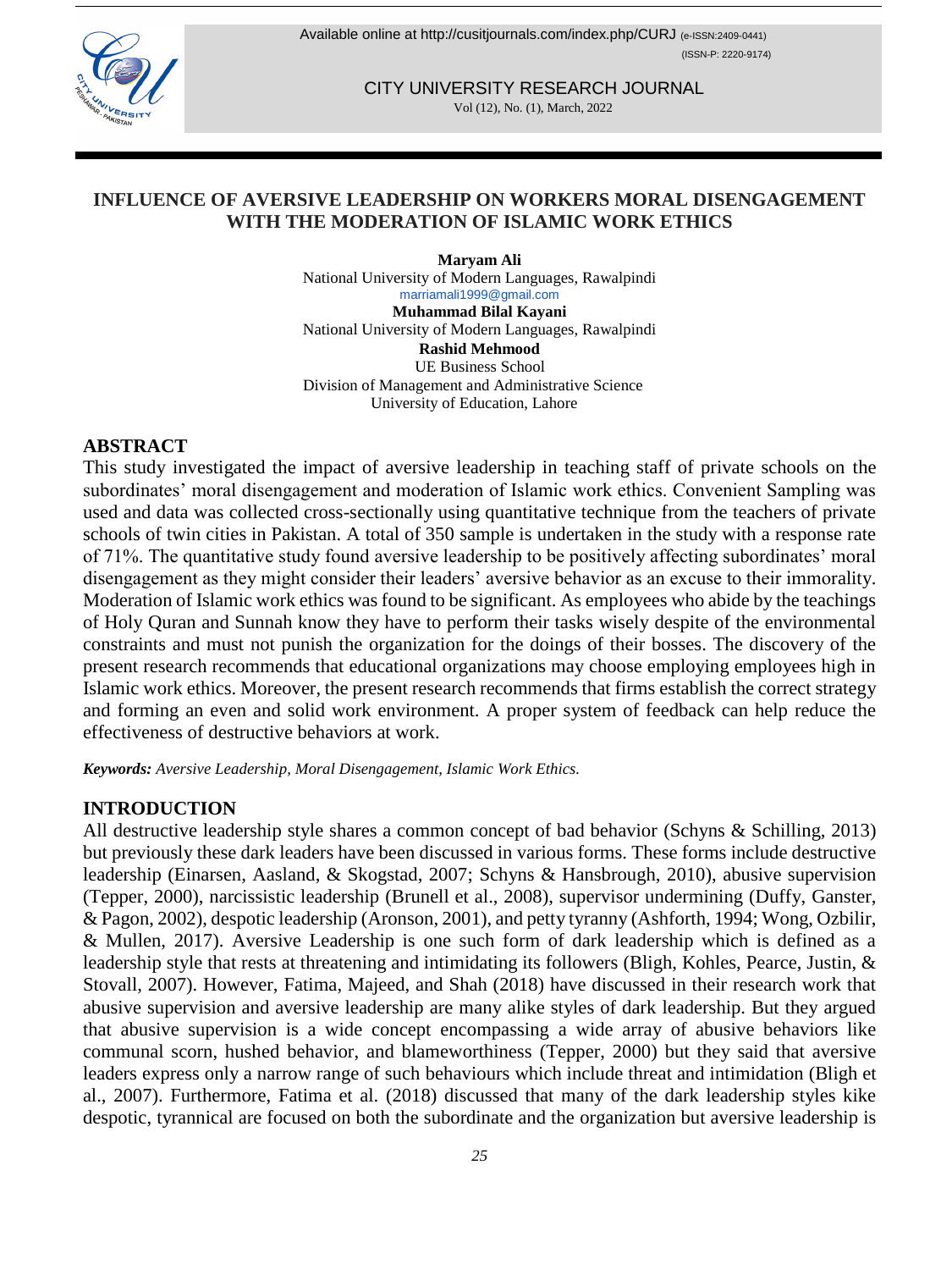only subordinate-focused.

Past examinations have utilized numerous philosophies to clarify dark leadership styles with adverse work results, for instance, transactional theory of stress by Folkman and Lazarus (1984) which characterizes pressure as a lop-sidedness among demands and assets and clarifies stressor evaluation measure, cognitive categorization theory by Crocker, Fiske, and Taylor (1984) which expresses that people create various classes dependent on their experience of the world and this influences their conduct, and Barbuto Jr (2000) theory of follower compliance which discusses the mental cycles that inspire workers to consent to a dangerous leader, etc (Shaw, Erickson, & Harvey, 2011; Thoroughgood, Padilla, Hunter, & Tate, 2012).

So far, except for some studies, aversive leadership has not been fully considered. Except for only some studies (Bligh et al., 2007; Pearce & Sims Jr, 2002), current jobs are quiet in terms of an aversion from leadership. An aversive leadership can be very different from someone who "uses force and punishes his employees for doing their jobs". Aversive leadership only focuses on imposing pressure on their employees' weaknesses. Academic scholars believe that aversive leadership pay more attention to employees' weaknesses and bully them for the production and conduct of the leader's goals (Yun, Cox, Sims Jr, & Salam, 2007). Precisely due to these adverse behaviors, such as bullying and intimidation, employees can underperform in the shadow of an aversive leader (Pearce & Sims Jr, 2002). Aversive leaders often use these traits results in the loss of resources of subordinates under them. This phenomenon is well established under the conservation of resource theory. It states when employees face a stressful situation, the resulting consequences are likely to be the loss of resources which Hobfoll (1989) labelled as 'personal characteristics'.

A good working atmosphere is quite much important for employees to work in. If employees experience negativity in their environment, the resulting situation would also contain negative vibes either in employee outcomes at work or personal life matters. Especially teaching staff into the current scenario of Covid 19 if contact destructive leadership, they are like to get morally disengaged as being felt ignored by their organizations. Teachers' aversive leadership makes them feel threatened and intimidated at their schools, making them neglect ethical and moral considerations. Islamic work ethics might help some employees to cope with moral disengagement. As the majority of the sample population is Muslim, the employees are more likely to possess Islamic work ethics. Partially literature has discovered these molds, thus the current research would recognize some exceptional conclusions in Pakistan's setting. To address the above-stated problem in the education sector this research aims at addressing the impact of aversive principals in private schools of twin cities of Pakistan. Pakistan is the Islamic Republic and its majority population belongs to the religion, 'Islam'. This paper moreover, investigates what effect Islamic work ethics would have in a destructive situation like leaders' aversion and does it help employees in preventing themselves from getting morally disengaged in response to it.

The construction of moral disengagement was introduced by Bandura in 1991 to define the regulator mechanisms of aggressive events (Fida et al., 2015; Samnani, Salamon, & Singh, 2014). Theoretical background on the cause and effect of ethics disengagement has been stretched (Baron, Zhao, & Miao, 2015). Now there are more and more immoral behaviors in the company and moral disengagement is increasing with it due to the occurrence of such unethical behaviors (Beckmann, Scheiner, & Zeyen, 2018). Organizational researchers have begun to understand some important antecedents driving forces of unethical organizations (Moore, Dart, Trevino, Baker & Meyer, 2012).

The social cognitive theory explains the idea of moral disengagement very well (Bussey & Bandura, 1999). Moral disengagement refers to the process of demonstrating unethical behavior by changing people's moral conscience about these behaviors. Moral disengagement has some negative endings with those who feel depressed and those getting affected by it (Baron et al., 2015; Hyatt, 2017). Disengagement procedures play a role in daily work, and people can take this action. This violated their moral standards. Sometimes when a person is underestimated, they may express a lack of moral commitment (Huang, Wellman, Ashford, Lee, & Wang, 2017). Moral disengagement is a reason recognized in the past investigation of bad worker information security activities. Moral disengagement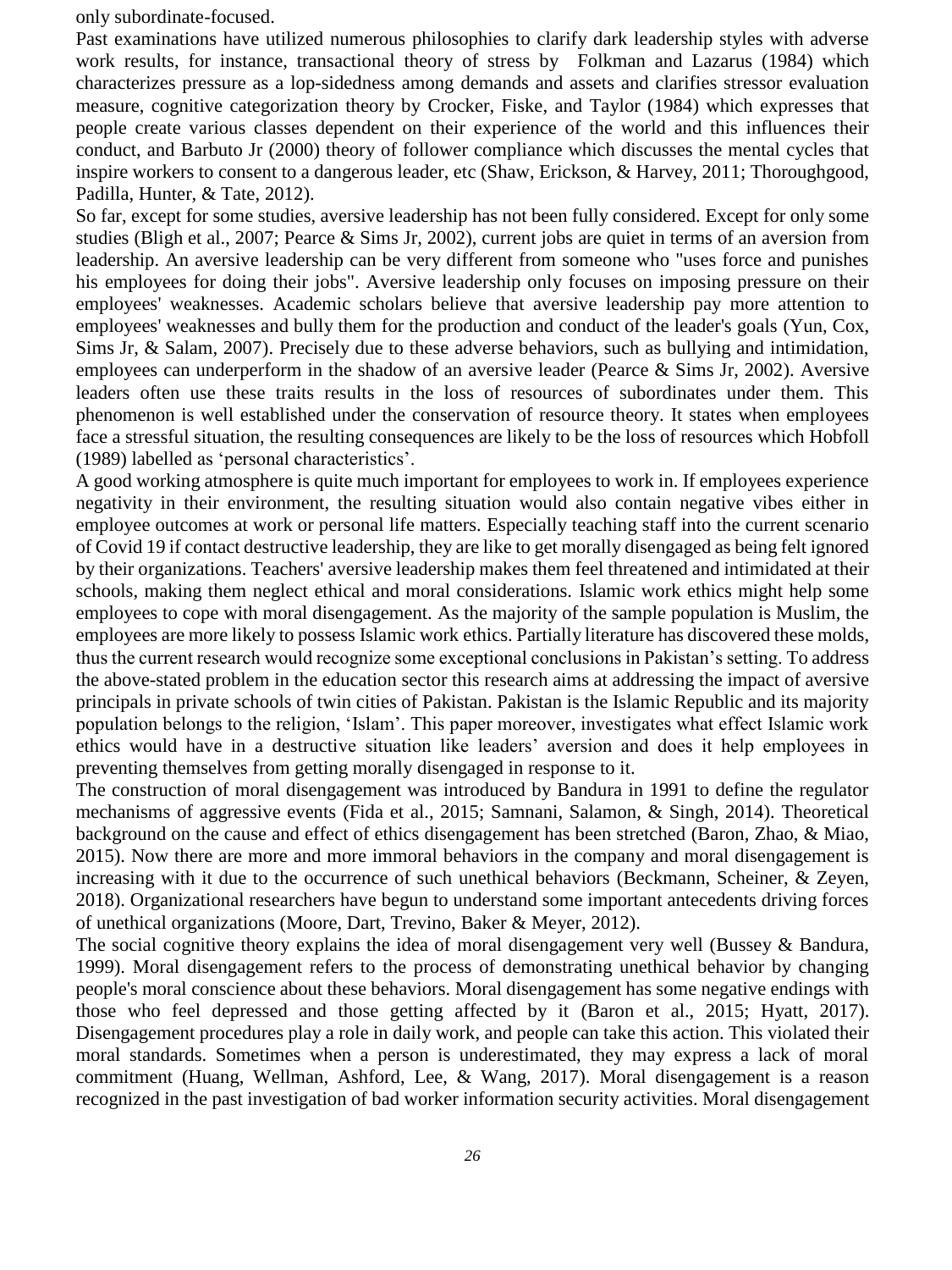expresses a set of cognitive mechanisms that break with the process of moral self-regulation. It helps describe why people make wrong decisions without showing up guilty (Chen, Chau, & Li, 2019). People will not follow continuous behavior and ethical standards (Chen et al., 2019).

According to De Clercq, Fatima, and Jahanzeb (2019) employing COR theory people with Islamic work ethics have more personal resources. These personal resources can thus help subordinates against the loss of resources due to leaders' aversion. The Islamic work ethics are grounded on Islamic holy writings and sayings, which affect and include Islamic teachings for Muslims to contribute in their work (Mohammad & Quoquab, 2016). In professional ethics, Islam regards work as a means of refining life economizing, communally and spiritually grounded on trust and reliance in Almighty (Sehhat, Mahmoud Zadeh, Ashena, & Parsa, 2015). Some Islamic teachings recommend that behavior should be morally highlighted, including at least four thoughts in the Islamic work ethics which include corporate, rivalry, lucidity, and accountable behavior. The core objective of Islamic work ethics is to blow out love to all those who are Muslims and believe in the oneness of Almighty (Triyuwono, 2000). Islamic work ethics is the subdivision of construct work ethics which is mainly studied and practiced in two major Islamic states Saudi Arabis and Pakistan (Abbasi & Rana, 2012). Previously, Javed, Malik, and Alharbi (2020) studied the relevance of leadership styles with Islamic work ethics. However, this paper attempts to study one of the destructive leadership styles namely aversive leadership impact on life satisfaction with the mediation of moral disengagement and moderation of Islamic work ethics.

Aversive Leadership has been studied previously by many authors (Bligh et al., 2007; Fatima et al., 2018; Saeed, 2017; Thoroughgood, Hunter, & Sawyer, 2011). Fatima et al. (2018) in their study investigated aversive leadership impact on employee job performance. They suggested future researchers look for other employee outcomes as well in response to aversive leadership. This research study fills up the gap by studying moral disengagement as an outcome of aversive leadership. This study takes moral disengagement as a mediator with aversive leadership and its effect on employee life satisfaction. Moderator suggestion was also quoted by Majeed and Fatima (2020) which this paper encompasses by taking into account Islamic work ethics. Moral disengagement has been researched extensively in the social and physiological arenas, however slight effort has been done in the management area (Johnson & Buckley, 2015), it produces negative results as it reduces employee satisfaction level. Present works has identified that there is a gap in the thoughtfulness of how moral disengagement has transformed over the period (Wang, Rio, Sawirer, Turner and Goldberg, 2017). Bonner, Greenbaum W. Mayer (2016) provides evidence that moral disengagement may lead to these findings.

### **LITERATURE REVIEW**

#### **Aversive Leadership and Moral Disengagement**

Aversive leadership is not much studied by past researchers except the few. Aversive leaders are the ones found by Arvey and Ivancevich (1980); French, Raven, and Cartwright (1959) to be the ones using their coercive power to punish the subordinates for the accomplishment of provided goals. Yun et al. (2007) further state that aversive leaders love to hit their subordinates at their weak points to threaten them to work from leader-centric goals. As per Majeed and Fatima (2020), these leaders yell, shout and practice verbal abuse to suppress their subordinates. Sometimes vulgar language is used by these aversive leaders to suppress the subordinates. Pearce and Sims Jr (2002) states that these behaviors of aversive leaders' employees under them produce negative outcomes. These negative outcomes include several stated by previous authors. A few of them are reduction in pliability, modernization as well as work satisfaction (Pearce et al., 2003; Podsakoff, Bommer, Podsakoff, & MacKenzie, 2006; Sims Jr, Faraj, & Yun, 2009; Yun et al., 2007).

Aversive leadership is a style of destructive leadership. Destructive leaders rely on abusing, misbehaving, and suppressing their followers. Almost all destructive leadership styles are accused of producing negative outcomes in both the organization and on the follower psychology. These bad behaviors are responsible for creating a negative and bad environment in the organizations giving more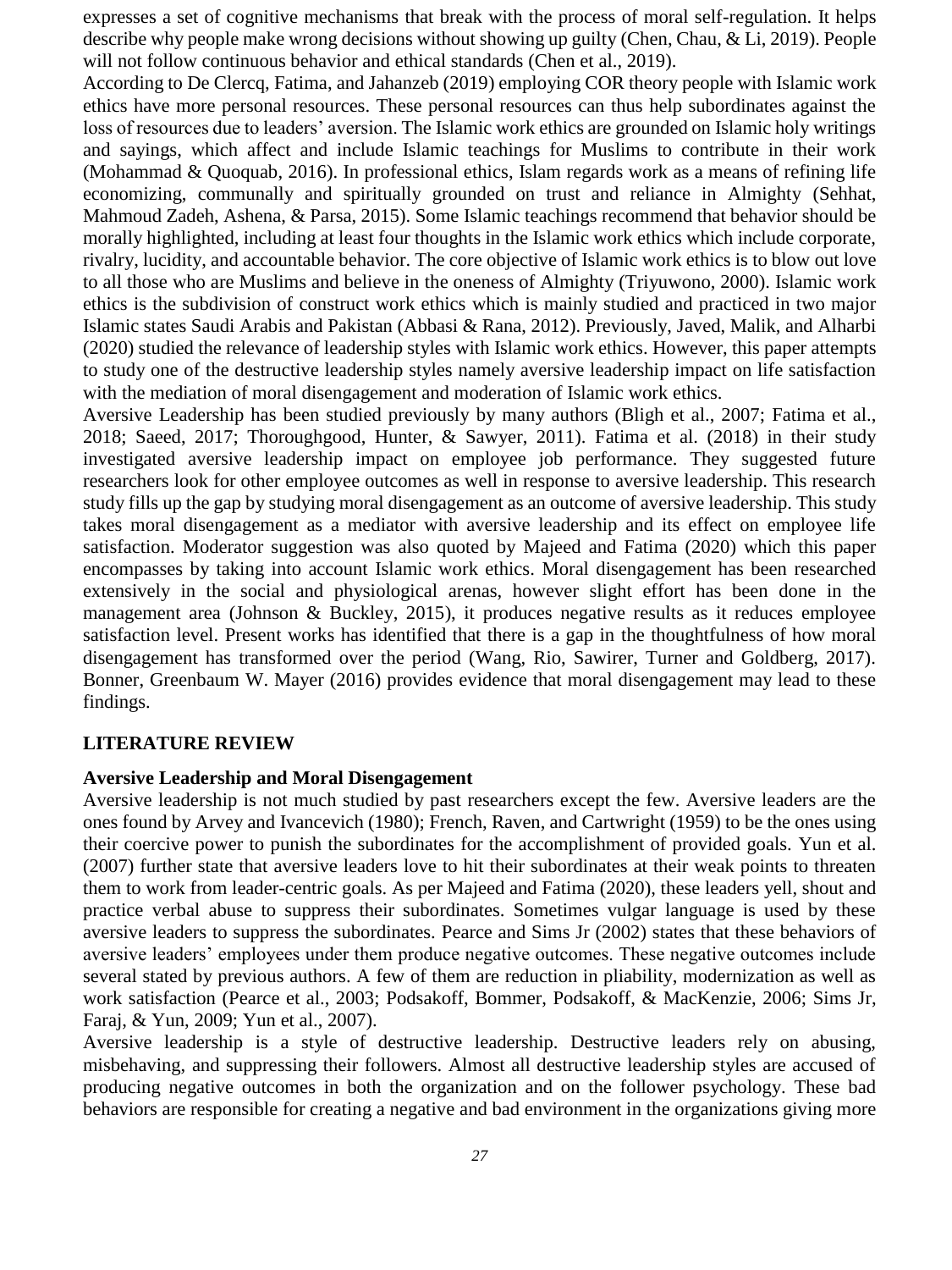space to further dark behaviors. These destructive/bad/dark leadership behaviors account for high costs to the organizations. Different statistical figures support the notion. Organizations bear millions of dollars lost because of poor leadership. For instance, research on 'Blanchard Company' revealed that due to sub-standard leadership company has to bear as much as the 7% of their annual sales as the cost to it (Steve A, 2019). Also, the study stated that a 9% minimum to 32% maximum employee turnover in Blanchard Company can be avoided by appointing better leadership (Steve A, 2019).

According to Beckmann et al. (2018), immoral behaviors in organizations give rise to more immoral behaviors. When subordinates perceive immorality by their leaders in form of aversiveness, they tend to be immoral in response by getting moral disengage. As subordinates justify their immoral behavior on the immorality, they face by their leaders. This notion is also supported by social cognitive theory (Bussey & Bandura, 1999). Because subordinates cognitively rationalize their morality to the leader's morality. Moral disengagement adversely affects both the one bearing it and the one getting affected (Baron et al., 2015; Hyatt, 2017). When employees perceive they are being threatened and intimidated by their aversive leaders they perceive it as a loss of their resources as stated by COR theory. To balance their loss subordinates become morally disengaged (Bussey & Bandura, 1999). Aversive leaders are ignorant towards the subordinate's concerns which make them feel devalued. This devaluation of self may also lead subordinates to get morally disengaged. This moral disengagement behavior includes several actions stated by previous studies including harmful behaviors and attitudes, covering bullying, aggression, and immoral attitudes. Others have linked numerous problematic outcomes of the mediator's moral disengagement (Alexandra, 2019; [Zhang, Li, Liu, Han, & Muhammad, 2018\)](#page-11-0). Subordinates that become low on morality justify themselves based on the morality they receive from their leaders without developing the feeling of sorrow (Qin, Dust, DiRenzo, & Wang, 2019). It derives the first hypothesis:

#### **H1: Aversive Leadership has a significant positive impact on Moral Disengagement.**

#### **Moderating Role of Islamic Work Ethics**

Ethics is defined as "the systematic study of how moral standards are applied to marketing decisions, behaviors, and institutions" by Murphy (2005) in their study of marketing ethics. Ethics also convey the description of conduct that is both genuine and morally tolerable to the culture (Schwepker Jr & Hartline, 2005). It is significant for firms to always be within a moral atmosphere which is also known as a moral environment. Brown and Treviño (2006) define ethical climate as the dominant observations of distinctive firm flows and processes that have ethical satisfaction or those characteristics of job climate that regulate what constitutes ethical behavior at work to enhance their service quality.

Concerning the service industry, specifically in the educational sector, Abdi, Nor, and Radzi (2014) explored the view of an Islamic organization on the impact of Islamic work ethics on job performance. They also investigated the relationship between IWE, job performance, and organizational commitment. They discovered that job performance was significantly associated with Islamic work ethics. Manan, Kamaluddin, and Puteh Salin (2013) attempted to inspect the Islamic work ethics applies amongst the employees of banking institutions in Malaysia with explicit emphasis specified to the probable relationship between Islamic work ethics variables and organizational commitment. The findings of this study indicated that all Islamic work ethics variables were positively and significantly related to organizational commitment. This shows employees with higher scores of Islamic work ethics have a higher organizational commitment. In such a case, employees when encounter aversiveness by their leaders in form of threat and intimidation (Fatima et al., 2018) they are less likely to get morally disengaged. Because being ethically responsible as per Islamic laws those employees are not likely to punish their organizations for the conduct of their boss or leader. As moral disengagement refers to detaching one's moral and ethical bounding to his/her organizations. A study by Khalid, Bashir, Khan, and Abbas (2018) found that Islamic work ethics moderates the relationship between abusive supervision and knowledge hiding behavior of employees. This entails that under a destructive leader like abusive Islamic work ethics help prevent become employees unethical. Moreover, Javaid, Abdullah, Zeb, and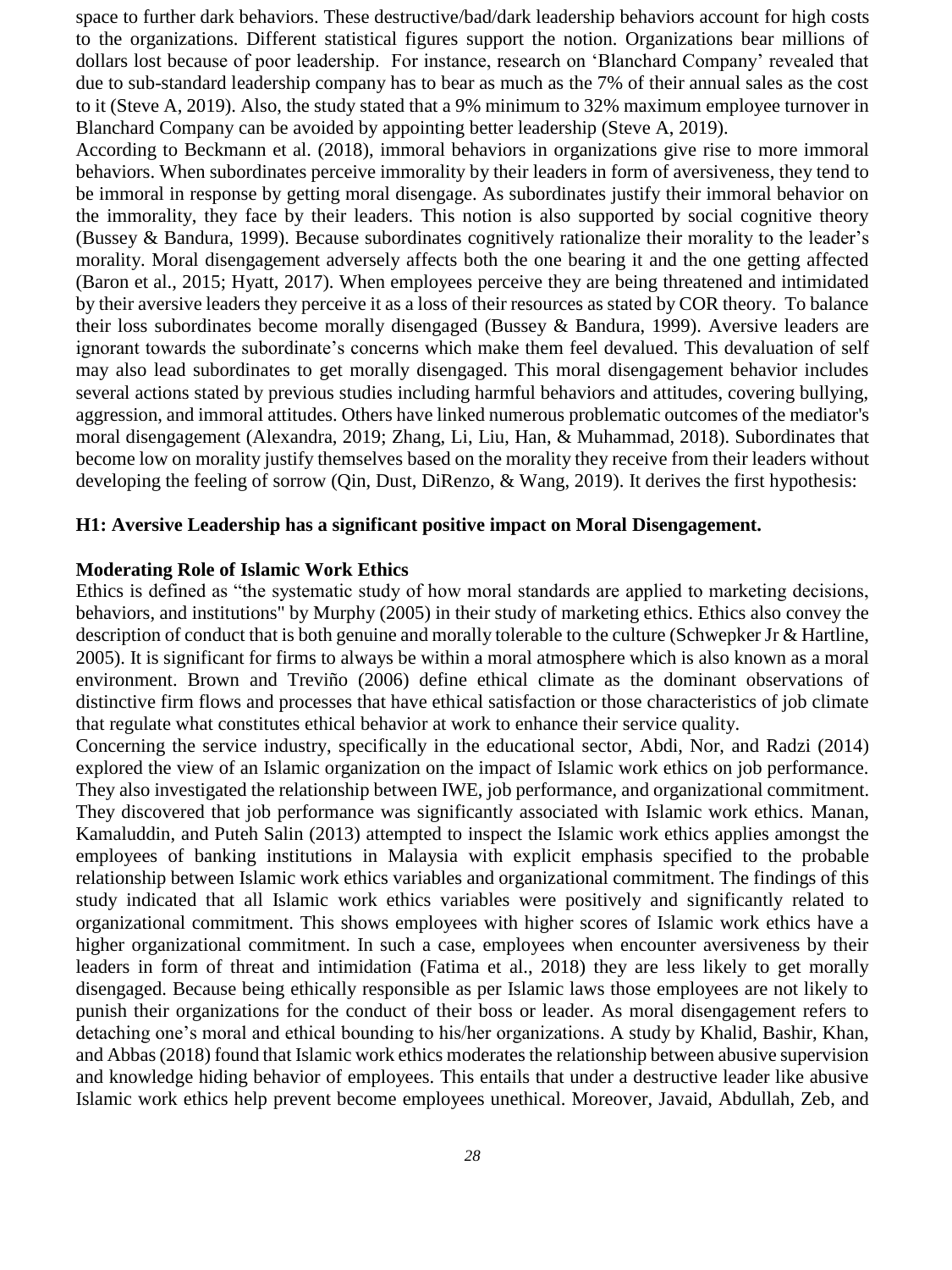Hussain (2018) provide evidence of the role of Islamic work ethics in raising the morality level of employees and positive practices. It leads to the second and last hypothesis:

# **H2: Islamic Work Ethics Moderates the relationship between Aversive leadership and Moral Disengagement.**

# **Conceptual Framework**



## **METHODOLOGY**

## **4.1 Procedure and Sample**

The study is rather causal and focused to explore the impact of aversive leadership on employees' moral disengagement. The moderating role of employee Islamic work ethics is tested between the relationship of aversive leadership and moral disengagement. For this purpose, the teaching sector of Pakistan has been focused to get the required data importantly to get accurate results. The data were collected in one span of time; therefore, the study is a cross-sectional and single field. Initially, 350 questionnaires were set as a target but 251 genuine responses were collected with a 71% response rate. The sample that was selected for this study is assumed to represent the entire teaching sector organization's employees of Pakistan.

A convenience non-probability sampling technique was used for the conduction of research analysis for the model under study as the sampling size for the private teachers' population is not known. Convenient sampling method can be used with both the qualitative and the quantitative research methods, however, is mostly used with quantitative studies (Dörnyei, 2007) as is used in the current study. The primary focus of the convivence sampling method is the generalizability of the results (Etikan, Musa, & Alkassim, 2016). Whether or not, the sample represents the entire populace (Etikan et al., 2016). In convenience sampling, analyst chooses subjects that are all the more promptly available, thus, freedom to partake isn't equivalent for all certified people in the objective populace, and study results are not generalizable to the population, as compared to other sampling methods (Etikan et al., 2016).

The study is cross-sectional. In cross-sectional research, respondent data is only obtained at a single point in time and that is used for further study of the research. Cross-sectional investigations fill numerous pertinent needs, and the cross-sectional design is the most significant plan while surveying the predominance of sickness or qualities, the commonness of mentalities and information among patients, teachers, and wellbeing staff, in validation researches contrasting, for instance, unique measurement instruments, and in reliability researches (Kesmodel, 2018). A cross-sectional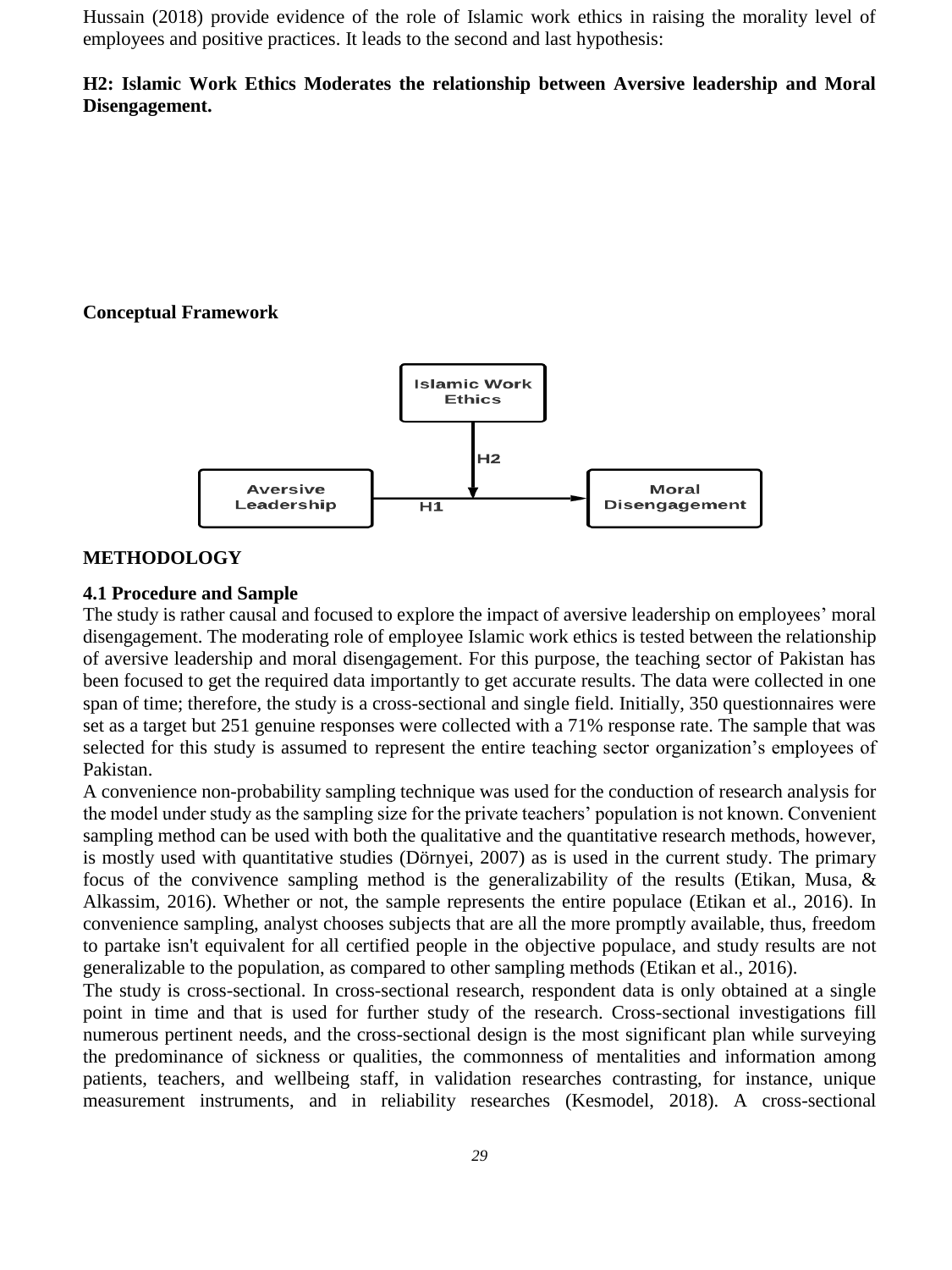investigation comprises of captivating a look at information from a population at one clear point on agenda. The affiliates in this type of investigation are selected reliant on explicit features of attention (Cherry & Lumley, 2019). Cross-sectional examinations are regularly utilized in formative brain research; however, this strategy is additionally utilized in numerous different regions, including sociology and training (Cherry & Lumley, 2019).

Cross-sectional investigations are observational and are known as descriptive research, not causal or social, implying that one can't utilize them to decide the reason for something, like an illness (K Cherry K Cherry, 2019). Analysts record the data that is available in a populace, however, they don't control factors. This kind of examination can be utilized to portray qualities that occur in the vicinity, yet not to elect conditions and rational outcomes influences between numerous variables. This method is regularly utilized to make derivations about potential connections or to accumulate starter information to help the additional investigation and testing (K Cherry K Cherry, 2019).

#### **4.2 Instruments**

All constructs are measured on a 5-point Likert scale, ranging from Strongly Disagree at 1, Neutrality at 3 to Strongly Agree at 5. Table 4.2 provides the details for the adopted instruments with their reliability and, number of items and references.

| Variable Type                 | Variable Name              | Reference             | No. of       | <i>Reliability <math>(a)</math></i> |  |
|-------------------------------|----------------------------|-----------------------|--------------|-------------------------------------|--|
|                               |                            |                       | <b>Items</b> |                                     |  |
| Independent                   | Aversive Leadership        | Pearce and Sims       | 6            | 0.79                                |  |
| Variable                      |                            | (2002)                |              |                                     |  |
| Dependent                     | Moral                      | Moore et al. $(2012)$ | 8            | 0.791                               |  |
| Variable                      | Disengagement              |                       |              |                                     |  |
| Moderator                     | <b>Islamic Work Ethics</b> | Ali (1988)            | 9            | 0.95                                |  |
| <b>Table 4.2: Instruments</b> |                            |                       |              |                                     |  |

#### **RESULTS**

The SMART PLS model has a measurement model and a structural model. The measurement model depicts the constructs with their indicators. The indicators quantify and depict constructs if the constructs are not quantifiable (Sander & Teh, 2014). This is a run-of-the-mill case in sociological and HR-related exploration. The factors are inserted in a hypothetical casing. The indicators are quantifiable and give information to vast constructs. The structural model portrays the connection among independent and dependent variables (Sander & Teh, 2014). The structural model gives the chance to test the theory and to clarify the causal system on the off chance that the model doesn't fall flat (Urban & Mayerl, 2013).

| <b>Measurement Model</b> |                  |       |       |                                                               |  |
|--------------------------|------------------|-------|-------|---------------------------------------------------------------|--|
|                          | Cronbach's Alpha | rho A |       | <b>Composite Reliability</b> Average Variance Extracted (AVE) |  |
| ${\bm A} {\bm L}$        | 0.606            | 0.89  | 0.755 | 0.521                                                         |  |
| <b>IWE</b>               | 0.864            | 0.894 | 0.884 | 0.522                                                         |  |
| MD                       | 0.768            | 0.834 | 0.866 | 0.687                                                         |  |

#### **Table 5.1: Reliability and Validity**

In the initial section, measurement model results are shown. In Table 5.1 measurement model is represented, the items for each construct have adequate values. In the measurement model of Aversive leadership (AL), all three remaining items have values greater than 0.6 and are significant with a p-value less than 0.05. Therefore, all six items are included in the measurement of aversive leadership (AL). Moreover, seven remaining items of Islamic Work Ethics (IWE) have been taken into account to measure Islamic Work Ethics with values greater than 0.6 and P-value less than 0.05. Moral disengagement (MD) is measured with the remaining three items, with a value greater than 0.6 and a p-value less than 0.05.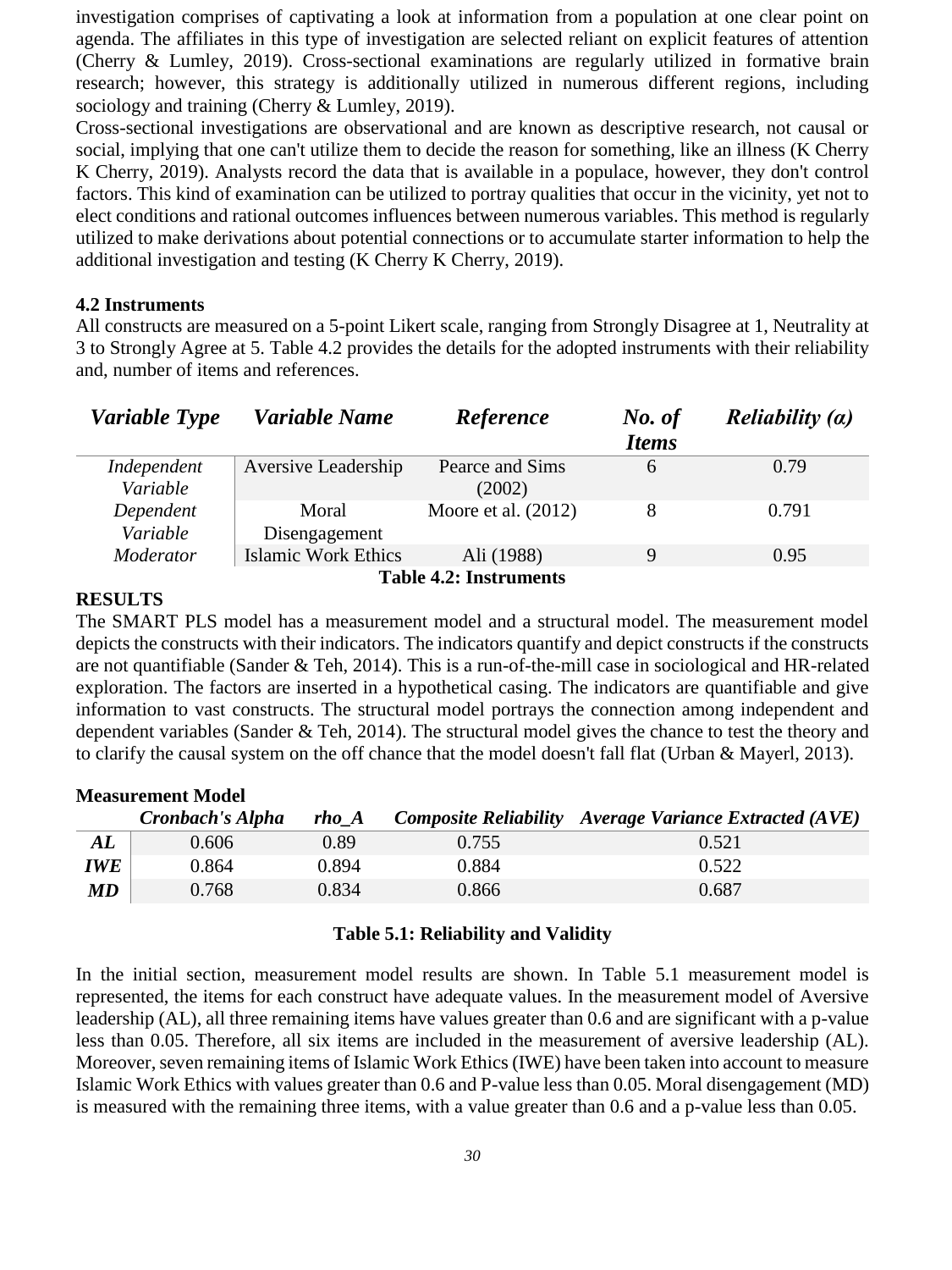|  |  | <b>Discriminant Validity</b> |  |
|--|--|------------------------------|--|
|  |  |                              |  |

|            | AL       | <b>IWE</b> | MD    |
|------------|----------|------------|-------|
| AL         | 0.722    |            |       |
| <b>IWE</b> | $-0.067$ | 0.722      |       |
| <b>MD</b>  | 0.815    | $-0.189$   | 0.829 |
|            |          |            |       |

|     | AL    | IWE   | MD |
|-----|-------|-------|----|
| AL  |       |       |    |
| IWE | 0.175 |       |    |
| MD  | 0.904 | 0.183 |    |

## **Table 5.2.2: Discriminant Validity (HTMT)**

Table 5.2.1 depicts discriminant validity with the Fornell-lacker approach, whereas, table 5.2.2 depicts discriminant validity by HTMT approach. Discriminant validity for all the constructs is sufficient by both measures Fornell-Lacker and HTMT. The referenced cross-loadings for all the constructs' validity are being shown in table 4.1.5. Gold, Malhotra, and Segars (2001) marked 0.9 as the threshold value for the discriminant validity. Fornell and Larcker's standard and the appraisal of the Cross-Loadings are insufficiently delicate to distinguish Discriminant Validity when contrasted and Heterotrait-monotrait (HTMT) basis (Ab Hamid, Sami, & Sidek, 2017). Accordingly, the utilization of HTMT standard ought to be received for this reason with the goal that the translation of the causal impact in the demonstrating investigation isn't deceiving. HTMT model has high affectability and explicitness in recognizing discriminant validity issues (Ab Hamid et al., 2017).

## **Structural Model**

|                                                   | <b>Original</b><br>Sample $(0)$ | <b>Sample Mean</b><br>(M) | <b>Standard</b><br><b>Deviation</b> | $\boldsymbol{T}$<br><i>Statistic</i><br>S | P<br><i>Values</i> |
|---------------------------------------------------|---------------------------------|---------------------------|-------------------------------------|-------------------------------------------|--------------------|
| $AL$ -> $MD$                                      | 0.596                           | 0.594                     | 0.04                                | 14.862                                    | $\theta$           |
| $IWE - > MD$                                      | $-0.121$                        | $-0.125$                  | 0.048                               | 2.506                                     | 0.013              |
| <b>Moderating Effect IWE</b><br>$\rightarrow M D$ | $-0.149$                        | $-0.14$                   | 0.043                               | 3.442                                     | 0.001              |

### **Table 5.3: Structural Model**

The above-mentioned table 5.3 shows the results for direct effects in regression analysis of the sample data under examination. Aversive Leadership (AL) is found to have a significant and positive impact upon Moral Disengagement (MD) with a p-value greater than 0.05 and t value lesser than 1.96, thus accepting the first hypothesis. Moderating effect of Islamic Work Ethics (IWE) was found to be significant in moderating the relationship of Aversive Leadership (AL) with Moral Disengagement (MD) with a p-value lesser than 0.05 and t value greater than 1.96. The results accept the second hypothesis formulated under this study.

### **DISCUSSION**

Results support the first hypothesis that aversive leadership positively and significantly impacts moral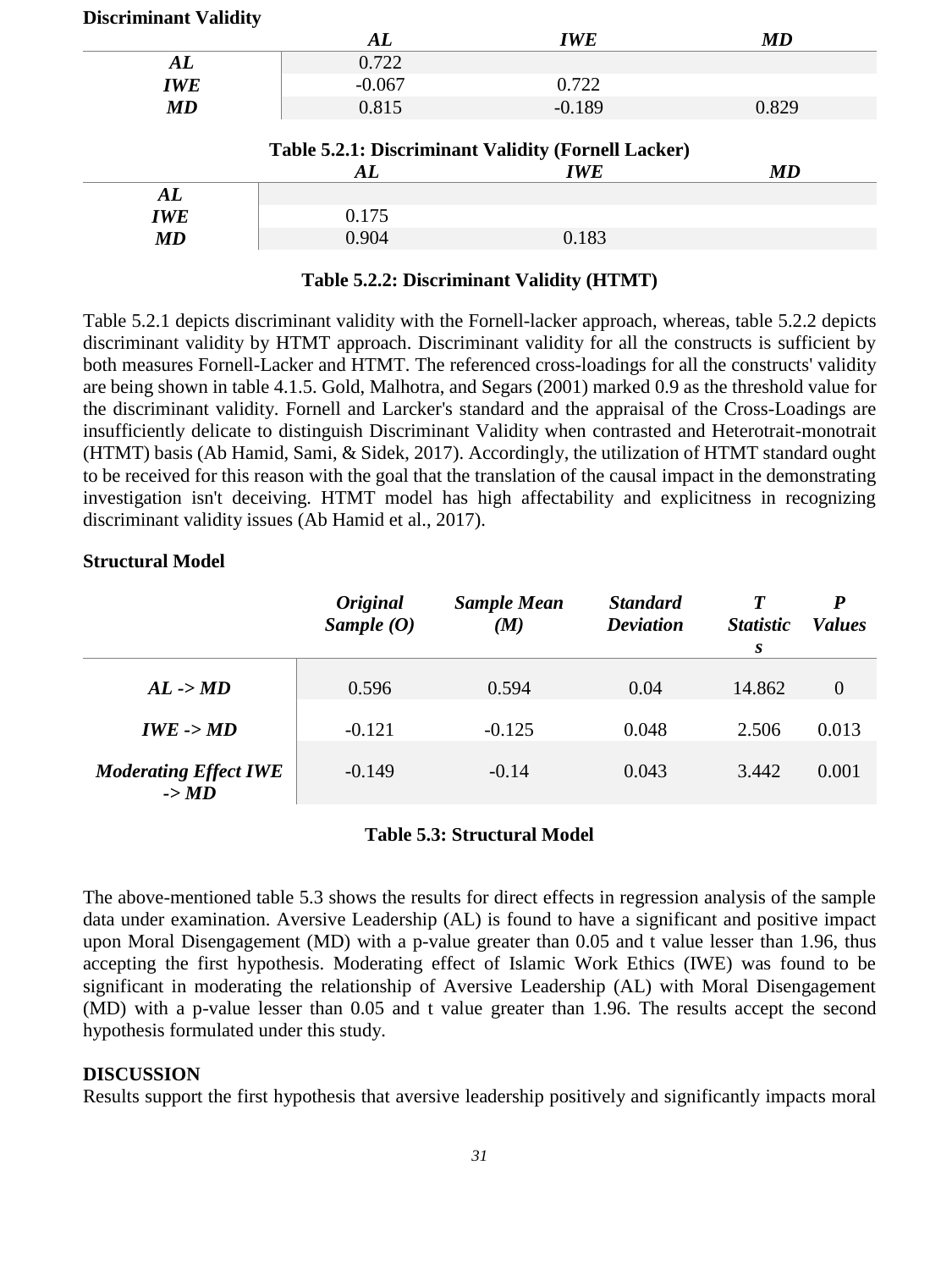disengagement. Aaccording to Beckmann et al. (2018) immoral behaviors in the organization give rise to more immoral behaviors. When subordinates perceive immorality by their leaders in form of aversiveness, they tend to be immoral in response by getting moral disengage. As subordinates justify their immoral behavior on the immorality, they face by their leaders. This notion is also supported by social cognitive theory (Bussey & Bandura, 1999). Because subordinates cognitively rationalize their morality to the leader's morality. Moral disengagement adversely affects both the one bearing it and the one getting affected (Baron et al., 2015; Hyatt, 2017).

When employees perceive they are being threatened and intimidated by their aversive leaders they perceive it as a loss of their resources as stated by COR theory. To balance their loss subordinates become morally disengaged (Bussey & Bandura, 1999). Aversive leaders are ignorant towards the subordinate's concerns which make them feel devalued. This devaluation of self may also lead subordinates to get morally disengaged. This moral disengagement behavior includes several actions stated by previous studies including harmful behaviors and attitudes, covering bullying, aggression, and immoral attitudes. Others have linked numerous problematic outcomes of the mediator moral disengagement (Alexandra, 2019; [Zhang et al., 2018\)](#page-11-0). Subordinates that become low on morality justify themselves based on the morality they receive from their leaders without developing the feeling of sorrow (Oin et al., 2019).

The above results support the hypothesis that Islamic work ethics moderate the relationship between aversive leadership and moral disengagement. Previously, Javed et al. (2020) studied the significance of leadership styles with Islamic work ethics. The Islamic work ethic is grounded on Islamic holy writings and sayings, which affect and include Islamic teachings for Muslims to contribute in their work (Mohammad et al., 2016). In professional ethics, Islam regards work as a means of refining life economizing, communally and spiritually grounded on trust and reliance in Almighty (Sehhat et al., 2015). Some Islamic teachings recommend that behavior should be morally highlighted, including at least four thoughts in the Islamic work ethics which include corporate, rivalry, transparency, and accountable behavior. The core objective of Islamic work ethics is to blow out love to all those who are Muslims and believe in the oneness of Almighty (Triyuwono, 2000). Islamic work ethics is the subdivision of construct work ethics which is mainly studied and practiced in two major Islamic states Saudi Arabis and Pakistan (Abbasi & Rana, 2012). Moreover, employing COR theory, employees high in Islamic work ethics have extra personal resources/characteristics to utilize if any of them face loss of resources (De Clercq et al., 2019). Leaders' aversion has impacted employees negatively resulting in loss of resources as per results but Islamic work ethics in Muslim staff (majority staff) of schools have enabled teachers to compensate the lost resources.

Concerning the service industry, specifically in the educational sector, Abdi et al. (2014) explored the view of an Islamic organization on the impact of IWE on job performance. They also investigated the relationship between Islamic work ethics, job performance, and organizational commitment. They discovered that job performance was significantly associated with Islamic work ethics. Manan et al. (2013) attempted to explore the Islamic work ethics applies amongst the workers of banking institutions in Malaysia with explicit emphasis given to the probable association between Islamic work ethics variables and organizational commitment. The results of this research indicated that all Islamic work ethics variables were positively and significantly related to organizational commitment. This shows employees with higher scores of Islamic work ethics have a higher organizational commitment. In such a case, employees when encounter aversiveness by their leaders in form of threat and intimidation (Fatima et al., 2018) they are less likely to get morally disengaged. Because being ethically responsible as per Islamic laws those employees are not likely to punish their organizations for the conduct of their boss or leader. As moral disengagement refers to detaching one's moral and ethical bounding to his/her organizations.

#### **Implications**

This research elaborates the role of Islamic work ethics in moderating the impact of aversive leadership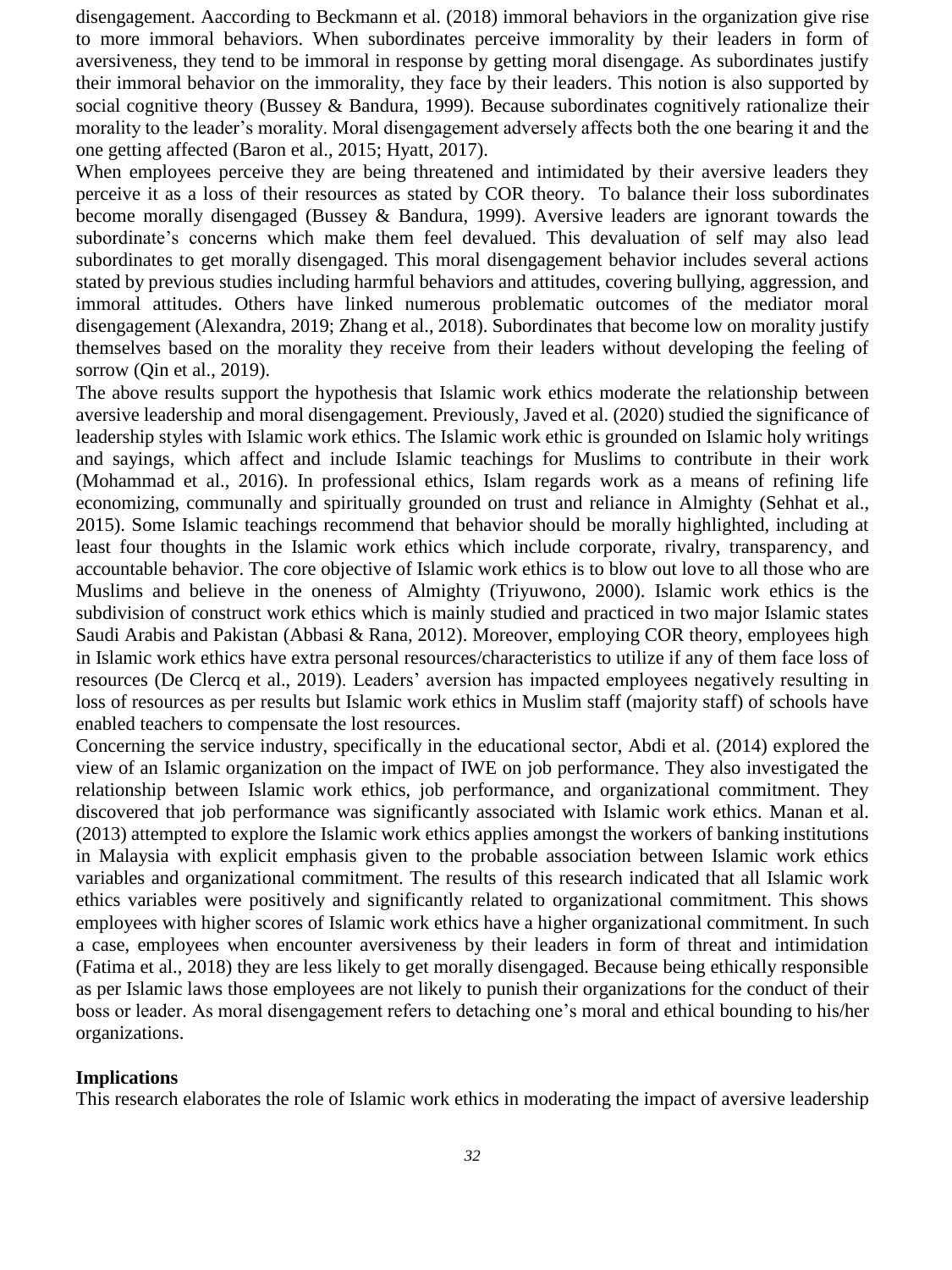on moral disengagement. Employees who are Muslims and are bound to the teachings of the Holy Quran and Sunnah will abide by the rules and laws of the organization even in the presence of aversive leadership. As in Islamic teachings, one is responsible for his/her own doing. If another person could be a boss if doing bad would be punished by God Himself. This concept has highlighted the role of Islamic work ethics in Muslim human psychology. Moreover, this study forms the current model over the COR theory by Hobfoll (1989) and explains when in response to leaders' aversiveness face loss of resources, employees get morally disengaged and dissatisfied in their lives. The discovery of the present research recommends that educational organizations may choose to employ employees high in Islamic work ethics. Moreover, the present research recommends that firms establish the correct strategy and form an even and solid work environment. A proper system of feedback can help reduce the effectiveness of destructive behaviors at work. A firm should be focusing on appointing leaders who are more focused on the goal of the firm with the well-being of their followers. The assumptions for the employees ought to be tended to and fulfilled, as best as possible. At the point when a firm shows worry for employees by treating them well, then, at that point employees normally respond hopefully.

#### **Limitations and Future Research**

This study is only conducted on the teaching staff of private school teachers. Moreover, the population for the study was the private teaching staff of schools in only Rawalpindi and Islamabad. Moreover, only one sector i.e., the education sector is taken into account in the current study. This study is a crosssectional study and is conducted in only a one-time frame. The present study is being conducted with quantitative research techniques. The quantitative technique lacks the interpretation points as are present in the qualitative study but is more empirically stronger than the qualitative ones. A qualitative study can be conducted for the same model. Moreover, this study encompasses only one style of destructive leadership i.e., aversive leadership with life satisfaction. Only one outcome of aversive leadership i.e., life satisfaction is being studied in the current research. Future researchers can look for other destructive leadership styles as well like tyrannical leadership etc. Only one moderator is being studied under the current model between aversive leadership and moral disengagement i.e., Islamic work ethics. Future Researchers can look for other moderators as well like emotional resilience etc.

#### **CONCLUSION**

This study investigated the impact of aversive leadership in the teaching staff of private schools on the subordinates' moral disengagement and moderation of Islamic work ethics. The quantitative study found aversive leadership to be positively affecting subordinates' moral disengagement as they might consider their leaders' aversive behavior as an excuse for their immorality. Moderation of Islamic work ethics was found to be significant. As employees who abide by the teachings of the Holy Quran and Sunnah know they have to perform their tasks wisely despite the environmental constraints and must not punish the organization for the doings of their bosses. The study provides evidence of aversive leadership in the teaching sector impacting the morality of teachers. Administration can better resolve human resource issues and dissatisfaction after knowing the cause, provided by the current study. Moreover, this study provides literature on a rarely research style of leadership i.e. aversive leadership.

#### **REFERENCES**

- Ab Hamid, M., Sami, W., & Sidek, M. M. (2017). *Discriminant validity assessment: Use of Fornell & Larcker criterion versus HTMT criterion.* Paper presented at the Journal of Physics: Conference Series.
- Abbasi, A. S., & Rana, A. H. (2012). Impact of Islamic work ethics, reward system and organizational environment on citizenship behavior of employees. *Science International-Lahore, 24*(4), 513- 519.
- Abdi, M. F., Nor, S. F. D. W. M., & Radzi, N. Z. M. (2014). *The impact of Islamic work ethics on job performance and organizational commitment.* Paper presented at the Proceedings of 5th Asia-Pacific Business Research Conference, Kuala Lumpur, Malaysia.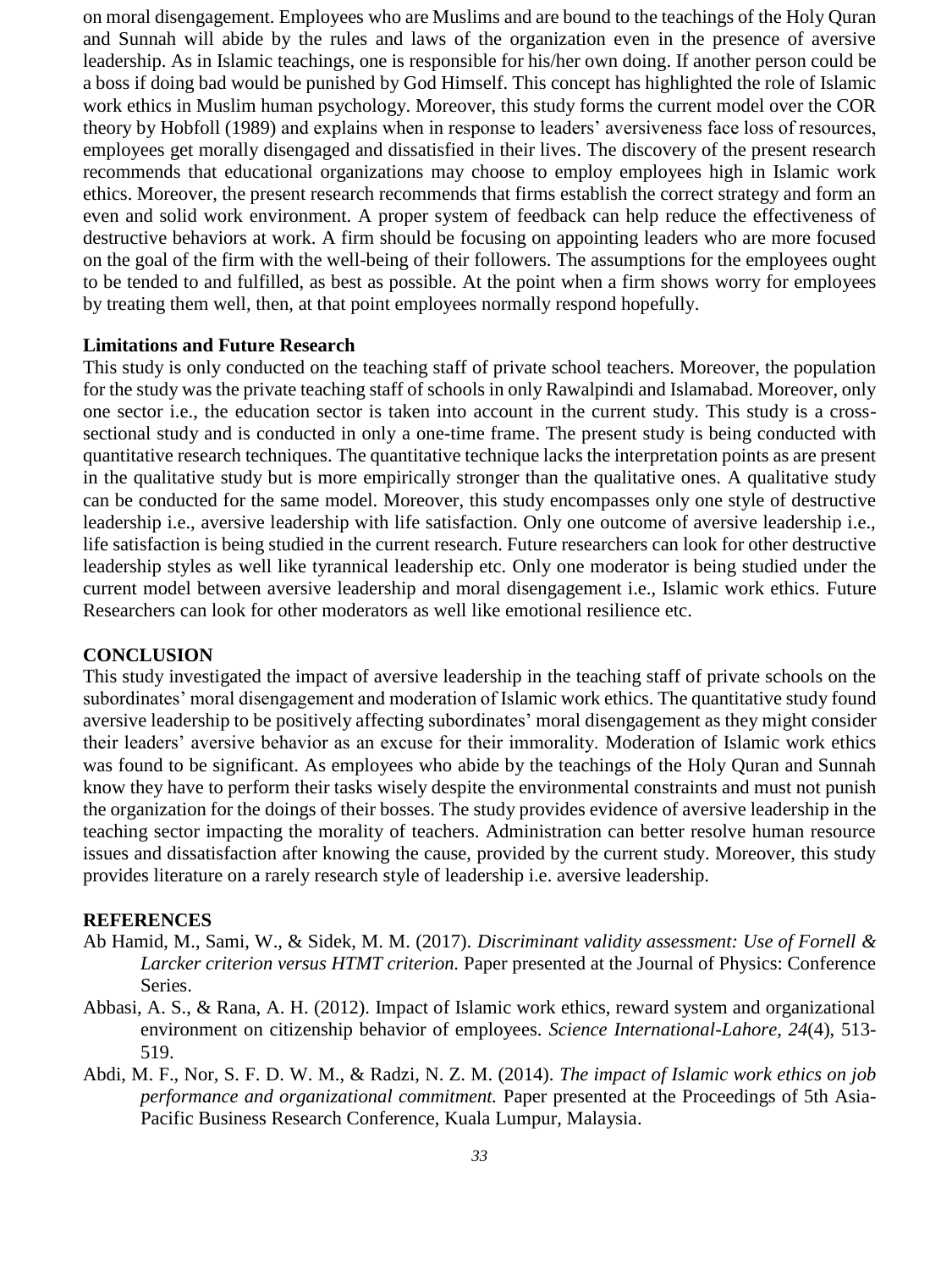- Alexandra, V. (2019). The role of social worldviews and self-control in moral disengagement. *Personality and Individual Differences, 143*, 74-79.
- Aronson, E. (2001). Integrating leadership styles and ethical perspectives. *Canadian Journal of Administrative Sciences/Revue Canadienne des Sciences de l'Administration, 18*(4), 244-256.
- Arvey, R. D., & Ivancevich, J. M. (1980). Punishment in organizations: A review, propositions, and research suggestions. *Academy of management review, 5*(1), 123-132.
- Ashforth, B. (1994). Petty tyranny in organizations. *Human relations, 47*(7), 755-778.
- Barbuto Jr, J. E. (2000). Influence triggers: A framework for understanding follower compliance. *The Leadership Quarterly, 11*(3), 365-387.
- Baron, R. A., Zhao, H., & Miao, Q. (2015). Personal motives, moral disengagement, and unethical decisions by entrepreneurs: Cognitive mechanisms on the "slippery slope". *Journal of business ethics, 128*(1), 107-118.
- Beckmann, M., Scheiner, C. W., & Zeyen, A. (2018). *Moral disengagement in social media generated big data.* Paper presented at the International Conference on Social Computing and Social Media.
- Bligh, M. C., Kohles, J. C., Pearce, C. L., Justin, J. E., & Stovall, J. F. (2007). When the romance is over: Follower perspectives of aversive leadership. *Applied Psychology, 56*(4), 528-557.
- Brown, M. E., & Treviño, L. K. (2006). Ethical leadership: A review and future directions. *The Leadership Quarterly, 17*(6), 595-616.
- Brunell, A. B., Gentry, W. A., Campbell, W. K., Hoffman, B. J., Kuhnert, K. W., & DeMarree, K. G. (2008). Leader emergence: The case of the narcissistic leader. *Personality and Social Psychology Bulletin, 34*(12), 1663-1676.
- Bussey, K., & Bandura, A. (1999). Social cognitive theory of gender development and differentiation. *Psychological review, 106*(4), 676.
- Chen, H., Chau, P. Y., & Li, W. (2019). The effects of moral disengagement and organizational ethical climate on insiders' information security policy violation behavior. *Information Technology & People*.
- Cherry, K. M., & Lumley, M. N. (2019). The longitudinal stability and predictive capability of positive and negative self-schemas in a multi-informant study of child and adolescent depressive symptoms and life satisfaction. *International Journal of Applied Positive Psychology, 4*(1), 47- 66.
- Crocker, J., Fiske, S. T., & Taylor, S. E. (1984). Schematic bases of belief change *Attitudinal judgment* (pp. 197-226): Springer.
- De Clercq, D., Fatima, T., & Jahanzeb, S. (2019). Ingratiating with despotic leaders to gain status: The role of power distance orientation and self-enhancement motive. *Journal of business ethics*, 1- 18.
- Dörnyei, Z. (2007). *Research methods in applied linguistics*: Oxford university press.
- Duffy, M. K., Ganster, D. C., & Pagon, M. (2002). Social undermining in the workplace. *Academy of management journal, 45*(2), 331-351.
- Einarsen, S., Aasland, M. S., & Skogstad, A. (2007). Destructive leadership behaviour: A definition and conceptual model. *The Leadership Quarterly, 18*(3), 207-216.
- Etikan, I., Musa, S. A., & Alkassim, R. S. (2016). Comparison of convenience sampling and purposive sampling. *American journal of theoretical and applied statistics, 5*(1), 1-4.
- Fatima, T., Majeed, M., & Shah, S. Z. (2018). Jeopardies of aversive leadership: a conservation of resources theory approach. *Frontiers in psychology, 9*, 1935.
- Fida, R., Paciello, M., Tramontano, C., Fontaine, R. G., Barbaranelli, C., & Farnese, M. L. (2015). An integrative approach to understanding counterproductive work behavior: The roles of stressors, negative emotions, and moral disengagement. *Journal of business ethics, 130*(1), 131-144.
- Folkman, S., & Lazarus, R. S. (1984). *Stress, appraisal, and coping*: New York: Springer Publishing Company.
- French, J. R., Raven, B., & Cartwright, D. (1959). The bases of social power. *Classics of organization*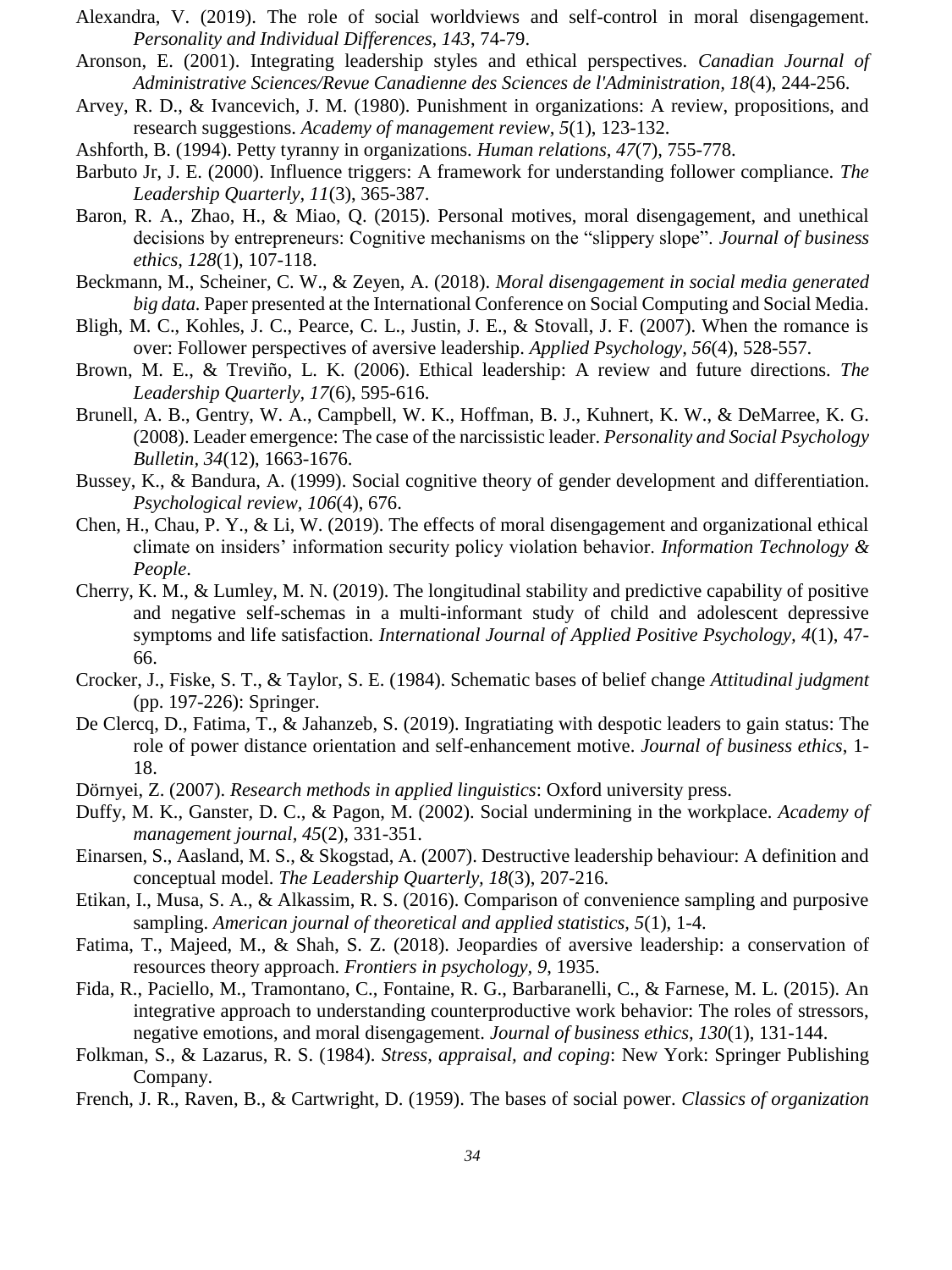*theory, 7*, 311-320.

- Gold, A. H., Malhotra, A., & Segars, A. H. (2001). Knowledge management: An organizational capabilities perspective. *Journal of management information systems, 18*(1), 185-214.
- Hobfoll, S. E. (1989). Conservation of resources: a new attempt at conceptualizing stress. *American psychologist, 44*(3), 513.
- Huang, G.-h., Wellman, N., Ashford, S. J., Lee, C., & Wang, L. (2017). Deviance and exit: The organizational costs of job insecurity and moral disengagement. *Journal of Applied Psychology, 102*(1), 26.
- Hyatt, J. (2017). Recognizing moral disengagement and its impact on patient safety. *Journal of Nursing Regulation, 7*(4), 15-21.
- Javaid, M., Abdullah, N., Zeb, A., & Hussain, K. (2018). *The impact of authentic leadership on knowledge sharing behavior with the moderating role of Islamic work ethics.* Paper presented at the Journal of Physics: Conference Series.
- Javed, S., Malik, A., & Alharbi, M. M. H. (2020). The relevance of leadership styles and Islamic work ethics in managerial effectiveness. *PSU Research Review*.
- Johnson, J. F., & Buckley, M. R. (2015). Multi-level organizational moral disengagement: Directions for future investigation. *Journal of business ethics, 130*(2), 291-300.
- Kesmodel, U. S. (2018). Cross‐sectional studies–what are they good for? *Acta obstetricia et gynecologica Scandinavica, 97*(4), 388-393.
- Khalid, M., Bashir, S., Khan, A. K., & Abbas, N. (2018). When and how abusive supervision leads to knowledge hiding behaviors: An Islamic work ethics perspective. *Leadership & Organization Development Journal*.
- Majeed, M., & Fatima, T. (2020). Impact of exploitative leadership on psychological distress: A study of nurses. *Journal of Nursing Management, 28*(7), 1713-1724.
- Manan, S., Kamaluddin, N., & Puteh Salin, A. (2013). Islamic work ethics and organizational commitment: Evidence from employees of banking institutions in Malaysia. *Pertanika Journal of Social Science and Humanities, 21*(4), 1471-1489.
- Mohammad, J., & Quoquab, F. (2016). Furthering the thought on Islamic work ethic: how does it differ? *Journal of Islamic Marketing*.
- Murphy, P. E. (2005). Developing, communicating and promoting corporate ethics statements: A longitudinal analysis. *Journal of business ethics, 62*(2), 183-189.
- Pearce, C. L., Sims, H. P., Cox, J. F., Ball, G., Schnell, E., Smith, K. A., & Trevino, L. (2003). Transactors, transformers and beyond: A multi‐method development of a theoretical typology of leadership. *Journal of Management development*.
- Pearce, C. L., & Sims Jr, H. P. (2002). Vertical versus shared leadership as predictors of the effectiveness of change management teams: An examination of aversive, directive, transactional, transformational, and empowering leader behaviors. *Group dynamics: Theory, research, and practice, 6*(2), 172.
- Podsakoff, P. M., Bommer, W. H., Podsakoff, N. P., & MacKenzie, S. B. (2006). Relationships between leader reward and punishment behavior and subordinate attitudes, perceptions, and behaviors: A meta-analytic review of existing and new research. *Organizational Behavior and Human Decision Processes, 99*(2), 113-142.
- Qin, X., Dust, S. B., DiRenzo, M. S., & Wang, S. (2019). Negative creativity in leader-follower relations: A daily investigation of leaders' creative mindset, moral disengagement, and abusive supervision. *Journal of Business and Psychology*, 1-18.
- Saeed, I. (2017). To establish the link between aversive leadership and work outcomes: An empirical evidence. *NICE Research Journal*, 161-181.
- Samnani, A.-K., Salamon, S. D., & Singh, P. (2014). Negative affect and counterproductive workplace behavior: The moderating role of moral disengagement and gender. *Journal of business ethics, 119*(2), 235-244.